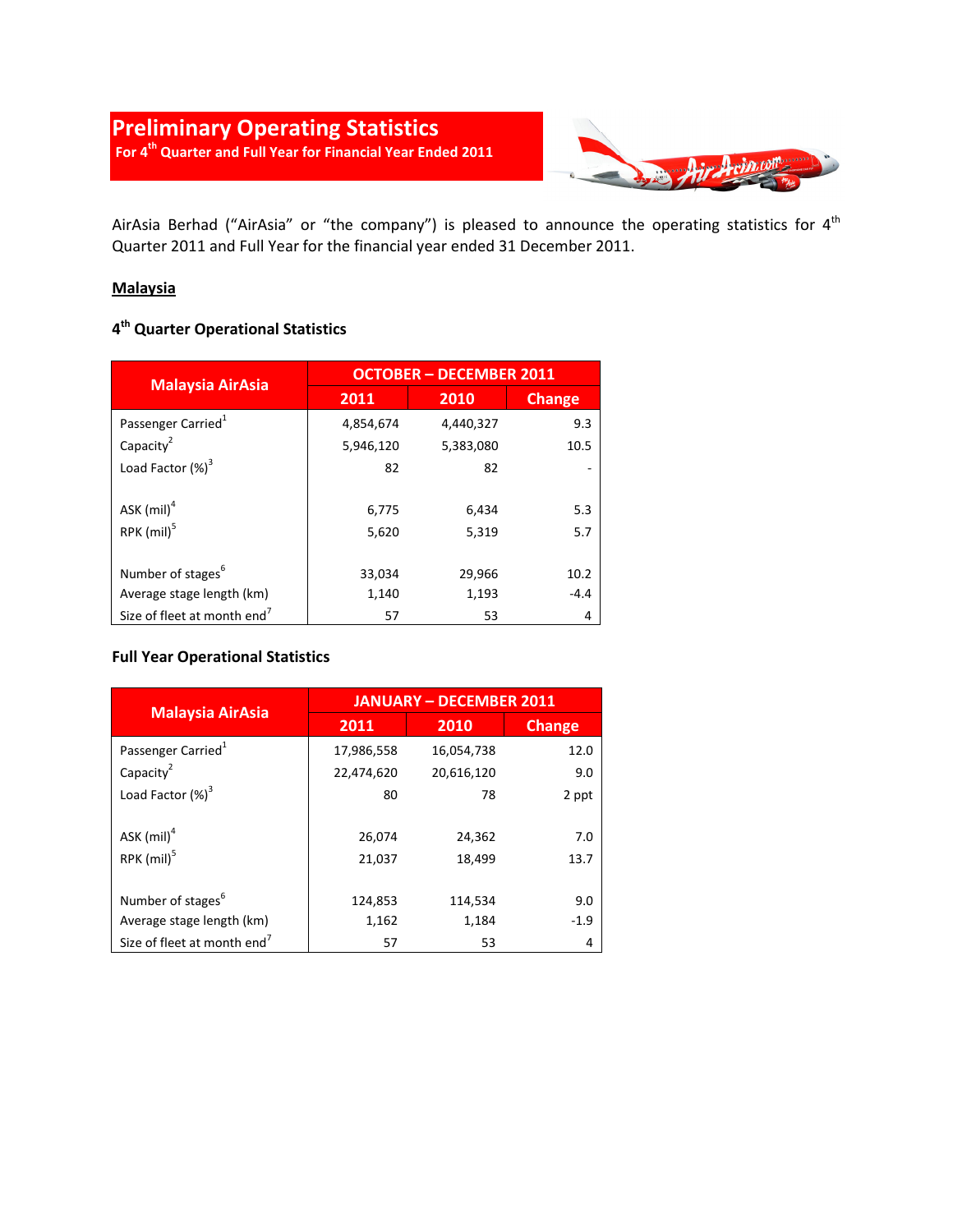# **Thailand**

## **4 th Quarter Operational Statistics**

| <b>Thai AirAsia</b>            | <b>OCTOBER - DECEMBER</b> |           |               |
|--------------------------------|---------------------------|-----------|---------------|
|                                | 2011                      | 2010      | <b>Change</b> |
| Passenger Carried <sup>1</sup> | 1,820,827                 | 1,621,771 | 12.3          |
| Capacity <sup>2</sup>          | 2,325,240                 | 2,035,260 | 14.2          |
| Load Factor $(\%)^3$           | 78                        | 80        | $-2$ ppt      |
|                                |                           |           |               |
| ASK $(mil)^4$                  | 2,433                     | 2,043     | 19.1          |
| $RPK$ (mil) <sup>5</sup>       | 1,895                     | 1,638     | 15.7          |
|                                |                           |           |               |
| Number of stages <sup>6</sup>  | 12,918                    | 11,307    | 14.2          |
| Average stage length (km)      | 1,046                     | 1,004     | 4.1           |
| Size of fleet at month end'    | 22                        | 19        | 3             |

# **Full Year Operational Statistics**

| <b>Thai AirAsia</b>                       | <b>JANUARY - DECEMBER</b> |                |               |
|-------------------------------------------|---------------------------|----------------|---------------|
|                                           | 2011                      | 2010           | <b>Change</b> |
| Passenger Carried <sup>1</sup>            | 6,863,467                 | 5,704,832      | 20.3          |
| Capacity <sup>2</sup>                     | 8,564,220                 | 7,317,097      | 17.0          |
| Load Factor $(\%)^3$                      | 80                        | 78             | 2 ppt         |
| ASK $(mil)^4$<br>$RPK$ (mil) <sup>5</sup> | 9,199<br>7,389            | 7,605<br>5,923 | 21.0<br>24.8  |
| Number of stages <sup>6</sup>             | 47,579                    | 41,823         | 13.8          |
| Average stage length (km)                 | 1,074                     | 1,032          | 4.0           |
| Size of fleet at month end <sup>7</sup>   | 22                        | 19             | 3             |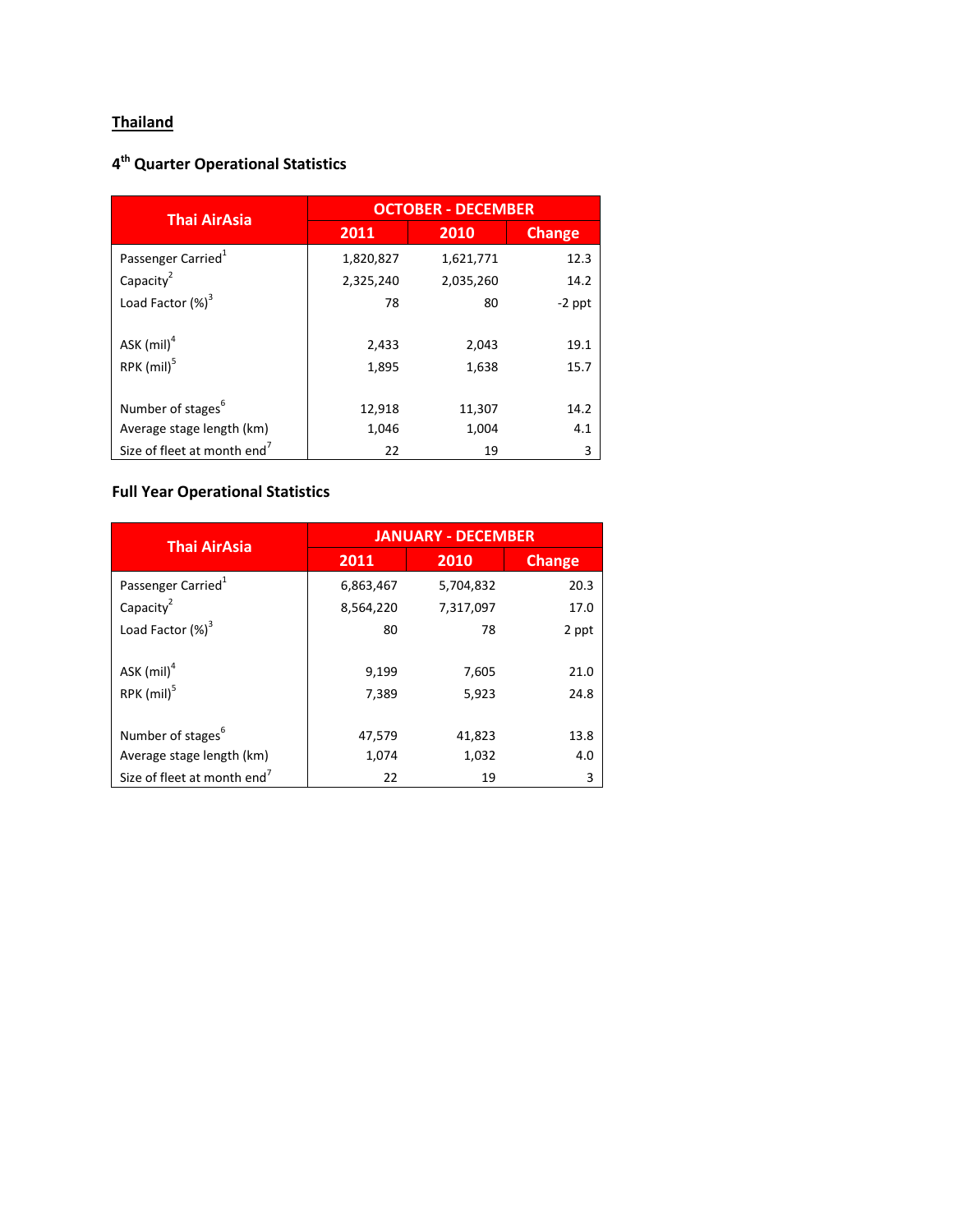# **Indonesia**

## **4 th Quarter Operational Statistics**

| <b>Indonesia AirAsia</b>       | <b>OCTOBER - DECEMBER 2011</b> |           |               |
|--------------------------------|--------------------------------|-----------|---------------|
|                                | 2011                           | 2010      | <b>Change</b> |
| Passenger Carried <sup>1</sup> | 1,255,019                      | 1,000,864 | 25.4          |
| Capacity <sup>2</sup>          | 1,629,304                      | 1,286,648 | 26.6          |
| Load Factor $(\%)^3$           | 77                             | 78        | $-1$ ppt      |
|                                |                                |           |               |
| ASK $(mil)^4$                  | 2,134                          | 1,788     | 19.4          |
| $RPK$ (mil) <sup>5</sup>       | 1,650                          | 1,392     | 18.5          |
|                                |                                |           |               |
| Number of stages <sup>6</sup>  | 9,094                          | 7,382     | 23.2          |
| Average stage length (km)      | 1,315                          | 1,381     | $-4.8$        |
| Size of fleet at month end'    | 17                             | 18        | -1            |

# **Full Year Operational Statistics**

| <b>Indonesia AirAsia</b>                | <b>JANUARY - DECEMBER 2011</b> |                |               |
|-----------------------------------------|--------------------------------|----------------|---------------|
|                                         | 2011                           | 2010           | <b>Change</b> |
| Passenger Carried <sup>1</sup>          | 5,009,924                      | 3,921,039      | 27.8          |
| Capacity <sup>2</sup>                   | 6,466,852                      | 5,124,980      | 26.2          |
| Load Factor $(\%)^3$                    | 77                             | 77             |               |
| ASK $(mil)^4$<br>RPK (mil) <sup>5</sup> | 8,667<br>6,664                 | 6,737<br>5,190 | 28.6<br>28.4  |
| Number of stages <sup>6</sup>           | 36,653                         | 29,668         | 23.5          |
| Average stage length (km)               | 1,345                          | 1,315          | 2.3           |
| Size of fleet at month end <sup>7</sup> | 17                             | 18             | $-1$          |